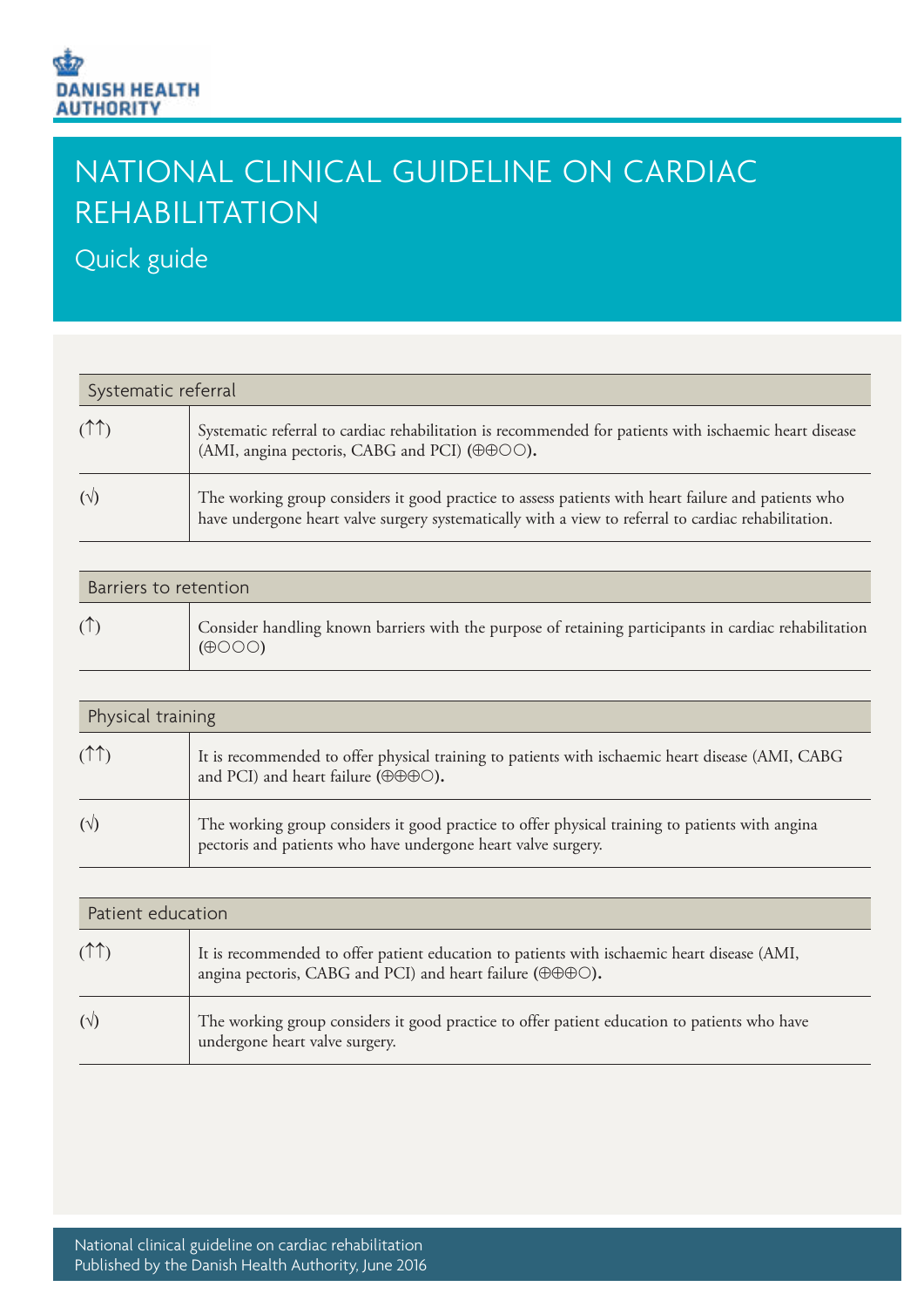| Psychosocial intervention |                                                                                                                                                                                                                    |
|---------------------------|--------------------------------------------------------------------------------------------------------------------------------------------------------------------------------------------------------------------|
|                           | It is recommended to offer a psychosocial intervention in relation to cardiac rehabilitation to patients<br>with ischaemic heart disease (AMI, angina pectoris, CABG and PCI) ( $\oplus \oplus \oplus \odot$ ).    |
|                           | The working group considers it good practice to offer a psychosocial intervention in connection with<br>cardiac rehabilitation to patients with heart failure and patients who have undergone heart valve surgery. |

| Detection of anxiety and depression |                                                                                                                                                                                                                                                             |
|-------------------------------------|-------------------------------------------------------------------------------------------------------------------------------------------------------------------------------------------------------------------------------------------------------------|
| $(\sqrt{2})$                        | The working group considers it good practice to detect patients suffering from anxiety and depression<br>with ischaemic heart disease (AMI, angina pectoris, CABG and PCI) and heart failure as well as patients<br>who have undergone heart valve surgery. |

| Dietary intervention |                                                                                                                                                                                                                                                                      |
|----------------------|----------------------------------------------------------------------------------------------------------------------------------------------------------------------------------------------------------------------------------------------------------------------|
|                      | It is recommended to initially assess patients with ischaemic heart disease (AMI, angina pectoris,<br>CABG and PCI) with a view to identify the need for dietary intervention and, if needed, to offer<br>dietary treatment as part of cardiac rehabilitation (OOO). |
| $(\sqrt{2})$         | The working group considers it good practice to assess patients with heart failure and patients who<br>have undergone heart valve surgery (early postoperative) with a view to identify the need for dietary<br>intervention.                                        |

| Smoking cessation intervention |                                                                                                                                                                                                                                |
|--------------------------------|--------------------------------------------------------------------------------------------------------------------------------------------------------------------------------------------------------------------------------|
|                                | It is recommended to offer smoking cessation intervention as part of cardiac rehabilitation to smokers<br>with ischaemic heart disease (AMI, angina pectoris, CABG and PCI) ( $\oplus \oplus \odot \odot$ ).                   |
| $(\sqrt{2})$                   | The working group considers it good practice to encourage smokers who suffer from heart failure<br>or have undergone heart valve surgery to stop smoking and to offer intervention as similar to the<br>background population. |

| Work retention |                                                                                                                                                                                                                                                                                                                                                                                            |
|----------------|--------------------------------------------------------------------------------------------------------------------------------------------------------------------------------------------------------------------------------------------------------------------------------------------------------------------------------------------------------------------------------------------|
| $(\sqrt{2})$   | The working group considers it good practice to identify the attachment to the labour market in<br>patients with ischaemic heart disease (AMI, angina pectoris, CABG and PCI) and heart failure and<br>patients who have undergone heart valve surgery. The working group also considers it good practice to<br>support the patients in returning to work to the greatest extent possible. |